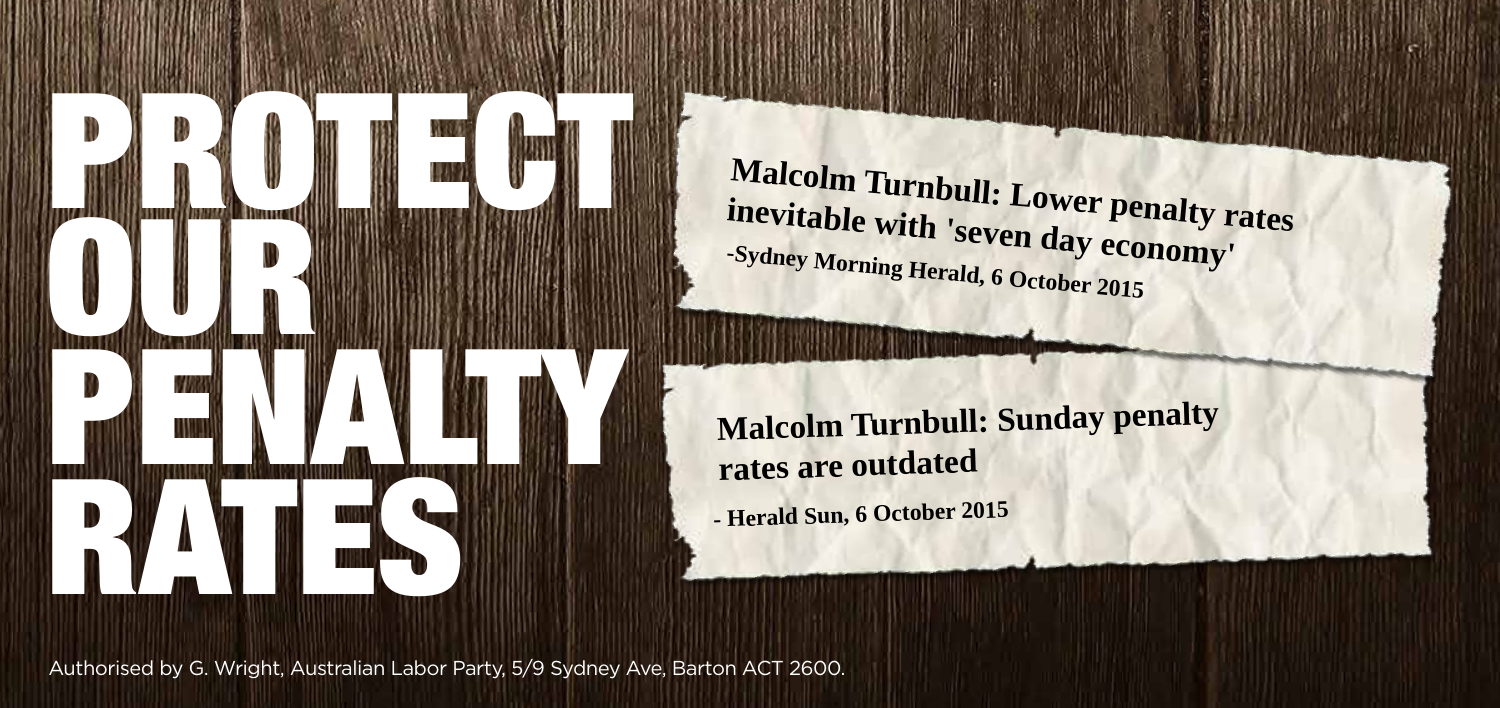## Mr Turnbull and the Liberals support cuts to workers' penalty rates.

Over 4.5 million Australians rely on penalty rates to pay the bills, take care of their families and make ends meet.

A cut to penalty rates means a severe cut to their weekly pay.

Mr Turnbull has never had to rely on penalty rates to get by – he doesn't know what it's like to need them.

Maybe that's why he doesn't understand just how important penalty rates are for so many Australian workers.

Sign the petition to protect our penalty rates at www.protectourpenaltyrates.com.au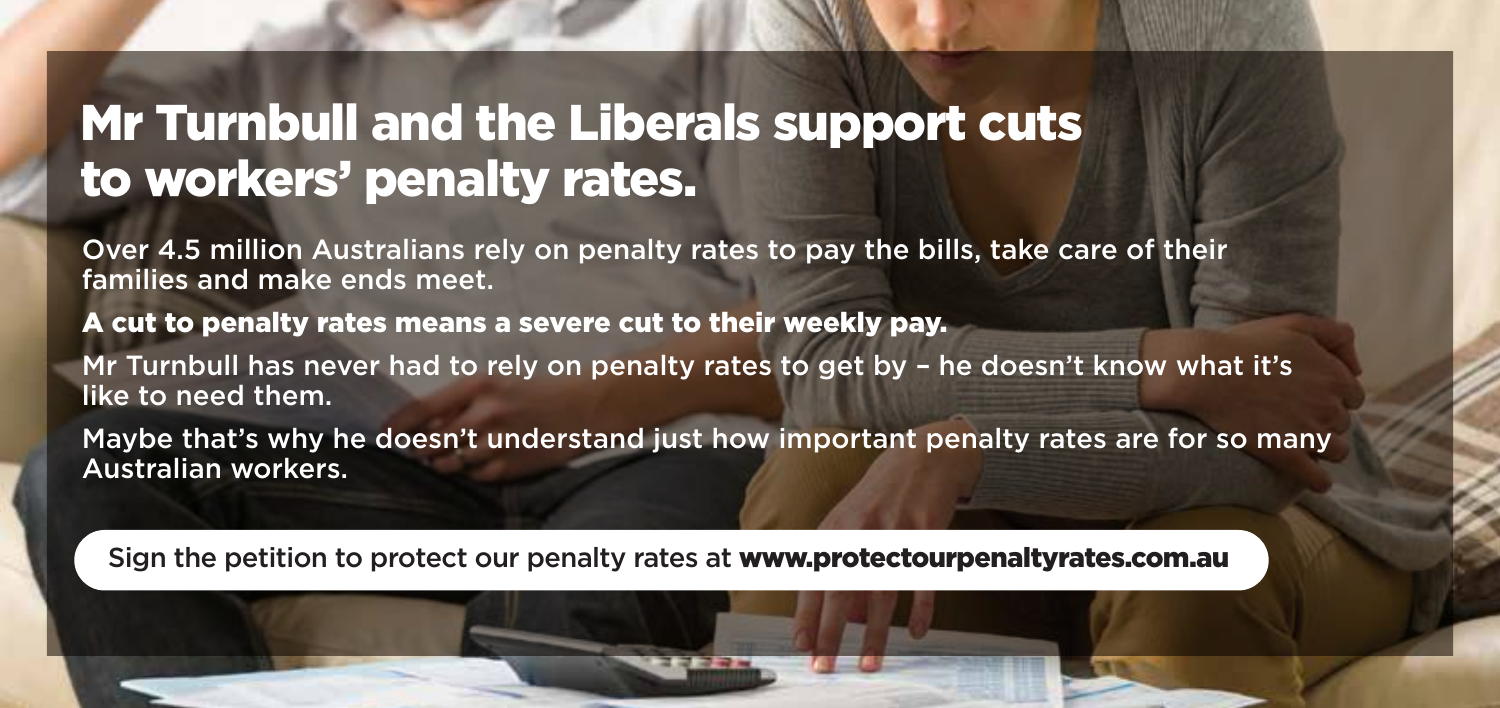## YOUR CHILD.

**INNOVATION THROUGH EDUCATION** 

**FOCUS ON EVERY CHILD'S NEEDS** 

**MORE INDIVIDUAL ATTENTION** 

**BETTER TRAINED TEACHERS** 

**MORE RESOURCES** 

**SUPPORT FOR SPECIAL NEEDS** 

**EVERY** SCHOOL, **EVERY CHILD**